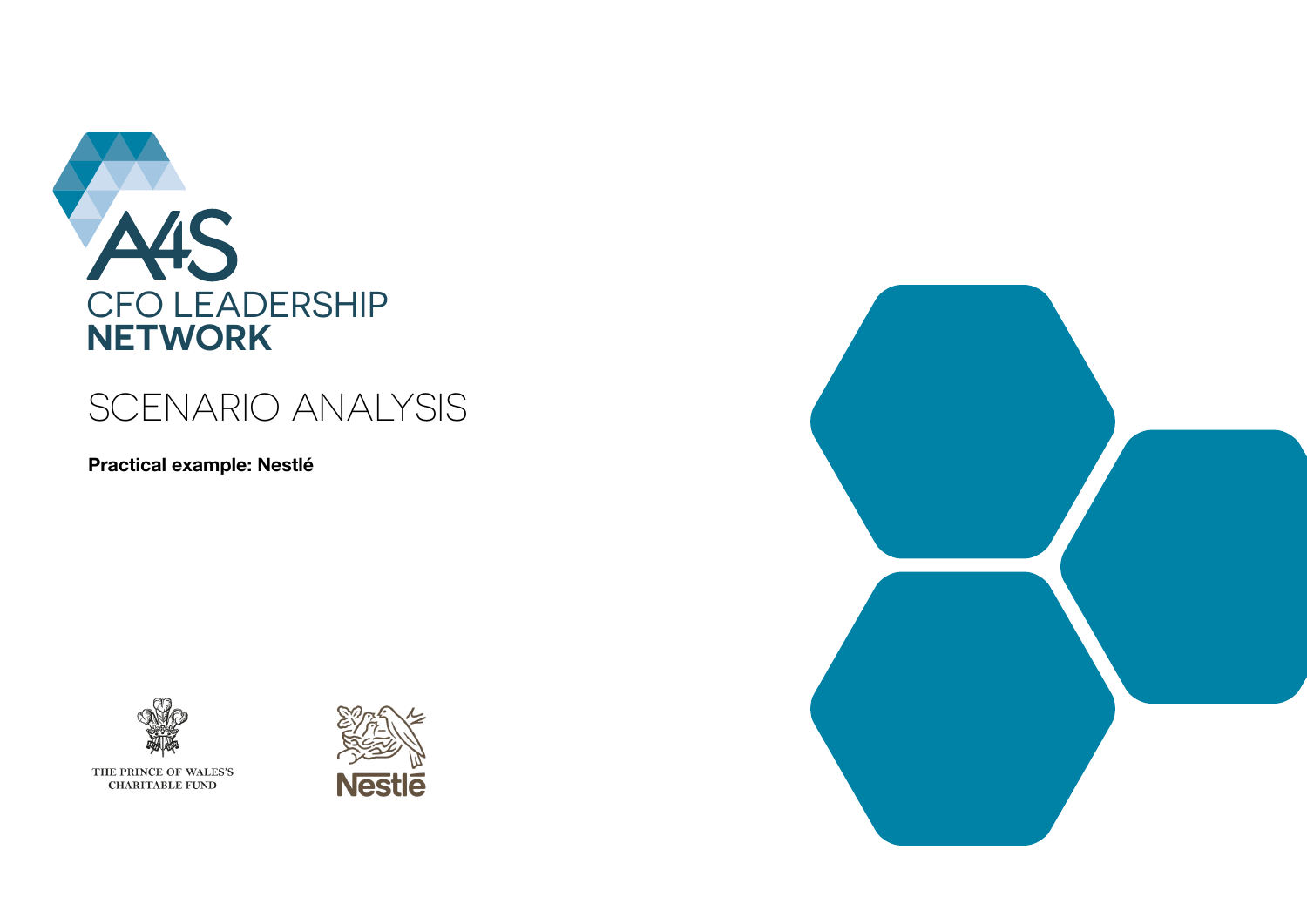

# **WHAT**

Nestlé takes the threat of climate change seriously. Solving it requires all of us to act with great urgency, and we have the size, scale and reach to make a real difference. In 2019, we announced our ambition to achieve net zero greenhouse gas emissions by 2050 in line with the UN Business Ambition for 1.5°C pledge. Given that nearly two-thirds of our emissions come from agriculture, we are working closely with farmers, suppliers and communities where we operate to source our ingredients in a way that generates positive environmental and social impacts.

Our reporting on sustainability activities is guided by the principles of transparency and good corporate governance. In 2018, Nestlé adopted the TCFD recommendations and began implementation in 2019.

For a number of years, we have been working to assess the impact of climate change on our business. In 2019, our scenario analysis focused on three of our key commodities: coffee, wheat and dairy. We published the first results in our [Annual Review 2019](https://www.nestle.com/sites/default/files/2020-03/2019-annual-review-en.pdf) as part of our [TCFD](https://www.nestle.com/nestle-task-force-climate-related-financial-disclosures-tcfd-report)  [disclosures](https://www.nestle.com/nestle-task-force-climate-related-financial-disclosures-tcfd-report). Since then, we have continued to refine and expand our scenario analysis, using the results to engage proactively with stakeholders.

# **WHY**

Scenario analysis does not predict the future, but it allows us to better understand the impact of climate change and how it could affect our company.

Climate change presents unprecedented challenges in terms of complexity and scale. Creating projections of various aspects, from the exact physical impacts over time, to the strategies that societies will adopt to transition, can be difficult. Warming trends are expected to significantly diverge around the middle of this century, so we know we must prepare and adapt for a warmer world.

With this level of complexity, scenario modelling offers the chance to have strategic conversations about the future. Instead of diving straight into action we can consider where the world might move to, and what the plausible outcomes and impacts might be. It helps us to consider the transition to the new economic model, whether orderly or disorderly, as well as how the market, our competitors and our consumers may react.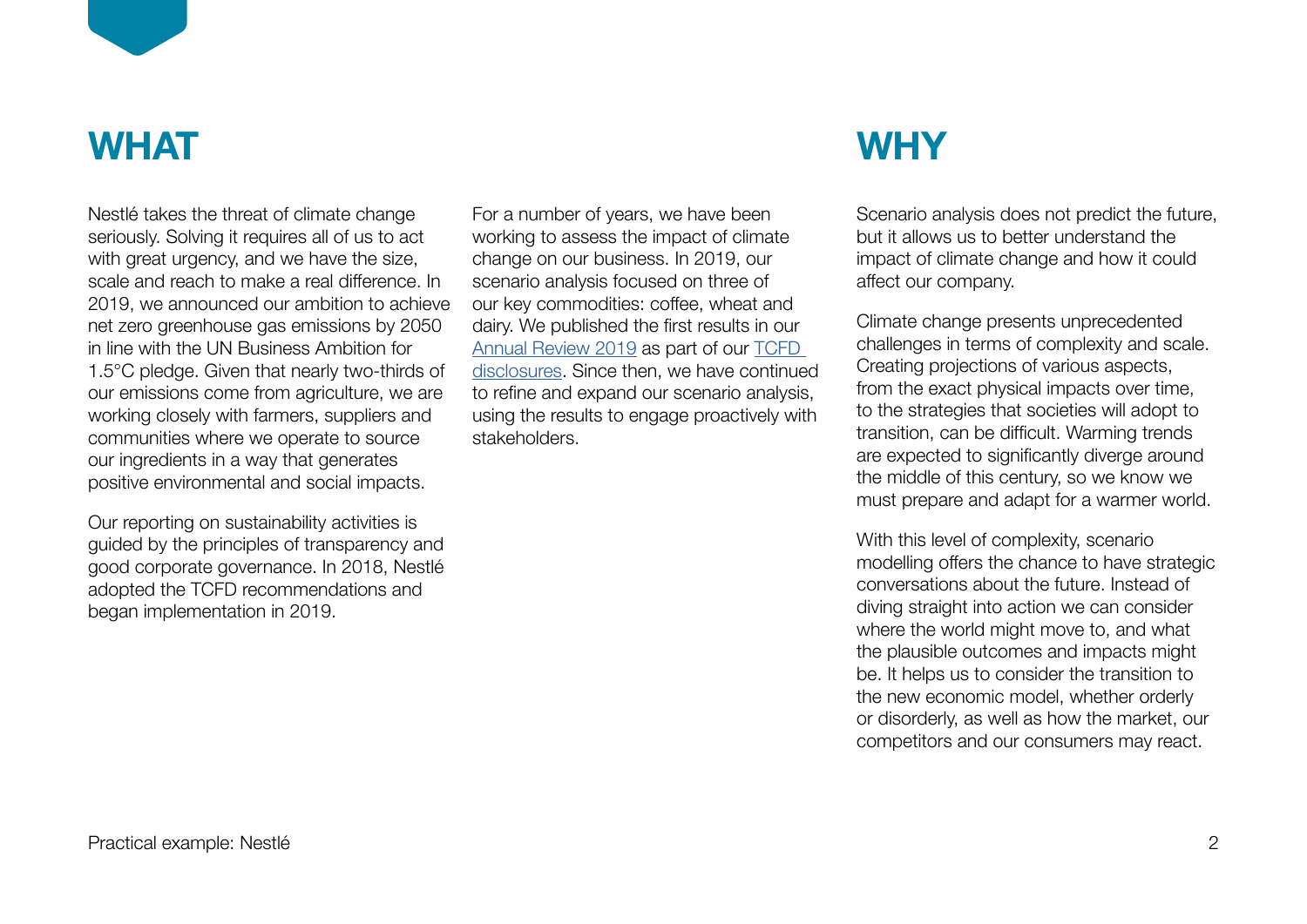

### **HOW**

We started by building an internal crossfunctional team with broad skills, experience and perspectives to tackle this issue. Buyin at senior level was crucial to get the executive support and resources we needed.

We also sought out specific expertise on climate change and scenario modelling that we did not have in-house. In 2019, we collaborated with the University of Lancaster's Pentland Centre for Sustainability in Business, who helped us define our climate scenarios: 'business-as-usual' (4–5°C warming) and 'Paris Agreement' (warming below 2°C). With their advice, we chose appropriate time horizons and framed the key assumptions – for example, that the physical effects of climate change in both scenarios would be similar until around the middle of the century.

### QUALITATIVE AND QUANTITATIVE SCENARIO ANALYSIS

The first phase of our scenario analysis was entirely qualitative. We built our narratives, and started having valuable, in-depth discussions focusing on our most important commodities. We learned a lot in that first year, including that climate change does not mean temperatures rise everywhere at the same rate. Regional changes in temperature and precipitation will mean some regions will receive more rainfall, while others will be exposed to more frequent droughts. For wheat and dairy there is a potential increase in the volatility of regional sourcing due to greater local climate variability but overall we foresee limited impact on global macro yields. Physical risks have a higher probability to impact an origin-sourced commodity, such as coffee, with higher temperatures and water shortages potentially compromising quality and reducing availability. These insights were included as part of our climate disclosure in our 2019 Annual Report.

At the end of 2019, we decided it was the right time to move to a quantitative approach. The assessment was led by our Head of Group Risk, managing a team representing various businesses and functions. We partnered with the University of Cambridge's Centre for Risk Studies to define the methodology and build a climate modelling tool. We considered various climate scenarios, covering a broad spectrum of outcomes, to help provide insight into some of the risks and opportunities that may arise. The modelling simulations evaluated the potential directional financial impacts on Nestlé for both transition and physical risks. We integrated our analysis and the related insights into our overarching climate change strategy to help strengthen our resilience, mitigation and adaptation responses. The in-depth information we generated led to our first full TCFD Report in 2020.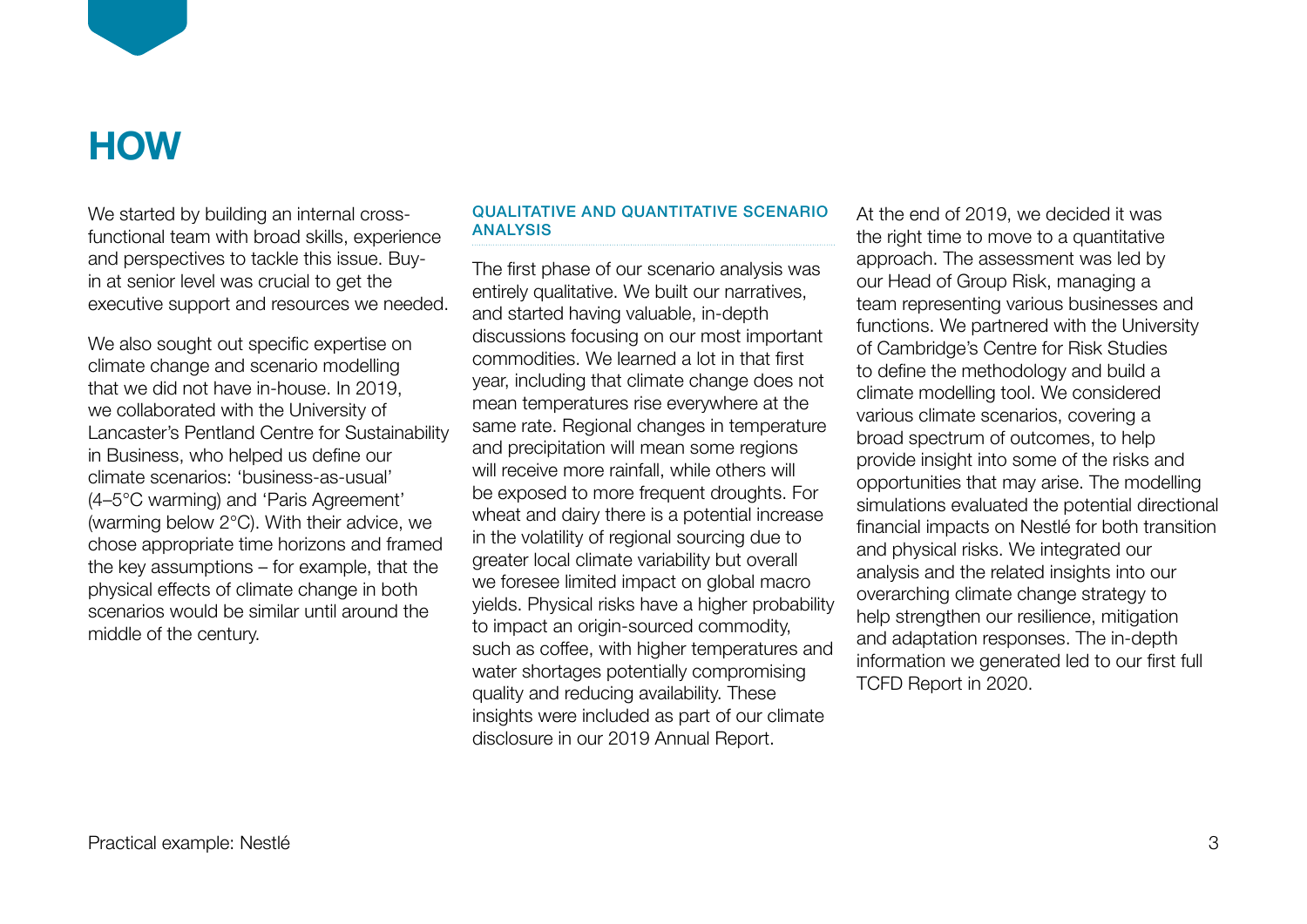Moving forward, we will continue to refine our identification, assessment and management of climate risks and opportunities using scenario analysis to improve robustness and comparability. Managing climate risk is an important topic for many investors, and our TCFD-aligned reporting supports transparent, open communication with all of our stakeholders. We try to lead by example, demonstrating our tangible actions to convince others to act and striving to ensure that our initiatives promote a just transition toward a regenerative food system for all.

### **TOP TIPS**

#### IT'S A STEEP LEARNING CURVE

For the more technical aspects of scenario analysis, particularly climate scenario modelling, external specialists can help to get your project off the ground and to develop the skills to continue in-house.

### KEEP THE SCOPE MANAGEABLE

In large organizations, it is important to keep the project to a manageable level. If necessary, aim to answer specific questions or limit your analysis to key business areas – as we did by choosing three important commodities to focus on.

USE THE TCFD FRAMEWORK

The TCFD recommendations have been hugely helpful. They break down a complex topic into manageable chunks and provide a map for disclosing useful information to stakeholders.